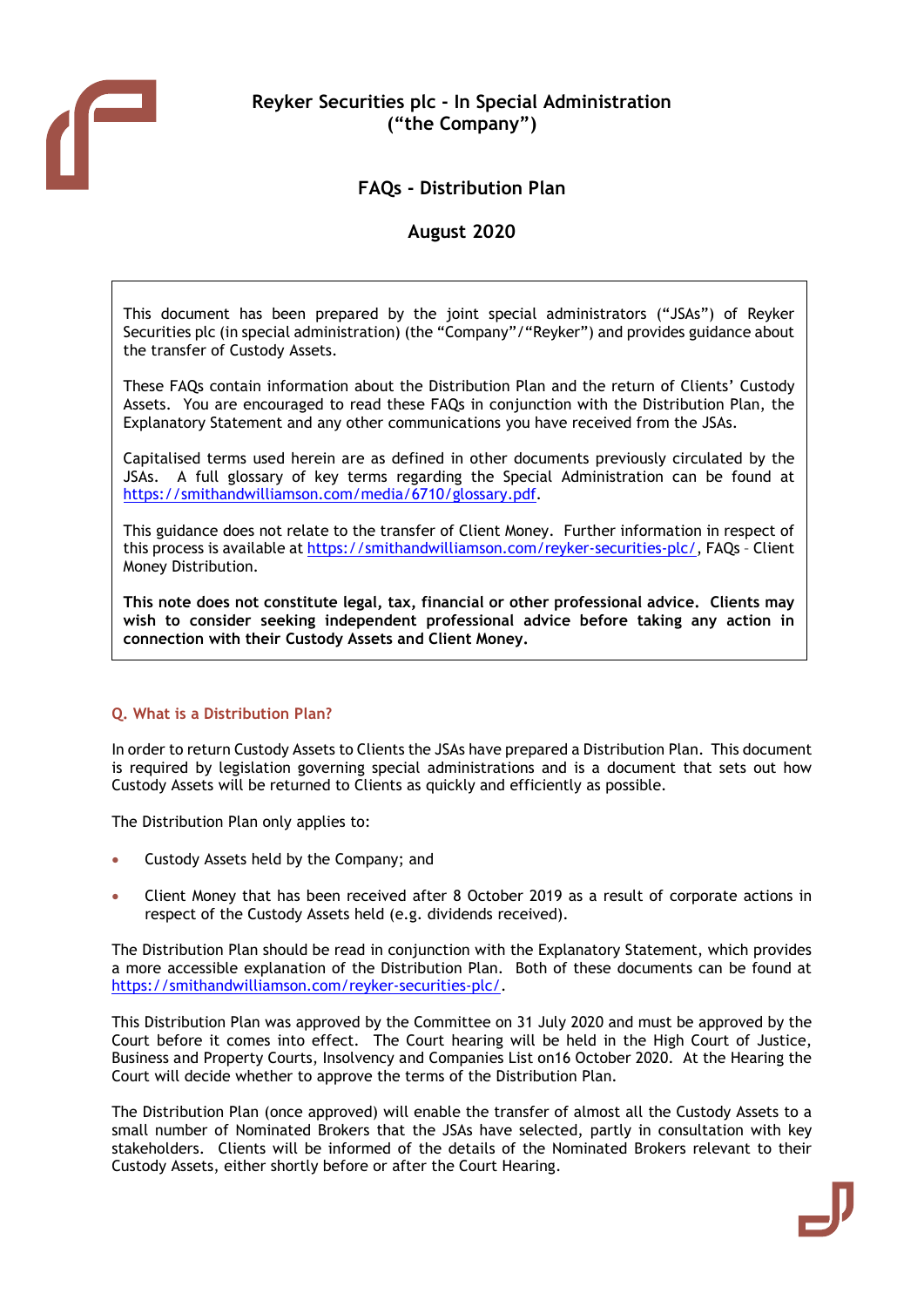# Q. What is the difference between Custody Assets and Client Money?

Custody Assets are the individual stocks and shares and other investments that Client's hold with the Company

Client Money is the cash held for Clients by the Company as at 8 October 2019 and, collectively, forms the Client Money Pool which crystallised on the JSAs' appointment.

Collectively, these are known as Client Assets.

### Q. Does this affect me?

Only Clients with Custody Assets have been notified of the publication of the Distribution Plan.

If you have Custody Assets, the Distribution Plan determines how your Custody Assets will be returned to you. The vast majority of Custody Assets will be returned to Clients in full through a transfer to one of a small number of Nominated Brokers.

For most Clients the costs of returning Custody Assets will be paid by the FSCS. However, there are a small number of Clients who are not eligible to receive FSCS compensation, and they will be provided with a Payment Options Form to enable them to determine how their Share of the Costs should be settled.

#### Q. What do I need to do?

- 1. If you have not already done so, you should log onto the Portal and submit your claim to your Custody Assets. Access to the Portal can be found at www.reykerportal.com.
- 2. You are encouraged to read the Distribution Plan and Explanatory Statement carefully. You may find that the Explanatory Statement provides a more accessible explanation of the Distribution Plan.
- 3. You do not need then to do anything further until instructed to do so by the JSAs after 16 October 2020.
- 4. In due course the JSAs will provide you with a Client Assets Return Statement showing your Custody Assets and Corporate Actions Assets. This document will be available through the Portal and will provide:
	- i. details of the Nominated Broker to whom your Custody Assets will be transferred;
	- ii. the ability to opt-out of the Transfer to the Nominated Broker, and instead direct the JSAs to transfer your Custody Assets to a different broker. Please note that these individual transfers will be returned at a later date once the initial stages of the Transfers to the Nominated Brokers is complete. Therefore, opting out may result in a delay in accessing your Custody Assets; and
	- iii. for a small number of Clients where it has not been possible to identify a Nominated Broker to receive their assets, these Clients will be asked to provide their instructions as to where their Custody Assets should be transferred.
- 5. A small number of Clients who are not eligible to receive FSCS compensation will also be provided with a Payment Options Form through the Portal. This form will provide them with details of their Share of Costs incurred in relation to the return of their Custody Assets and allow them to provide their instructions on how these costs should be settled.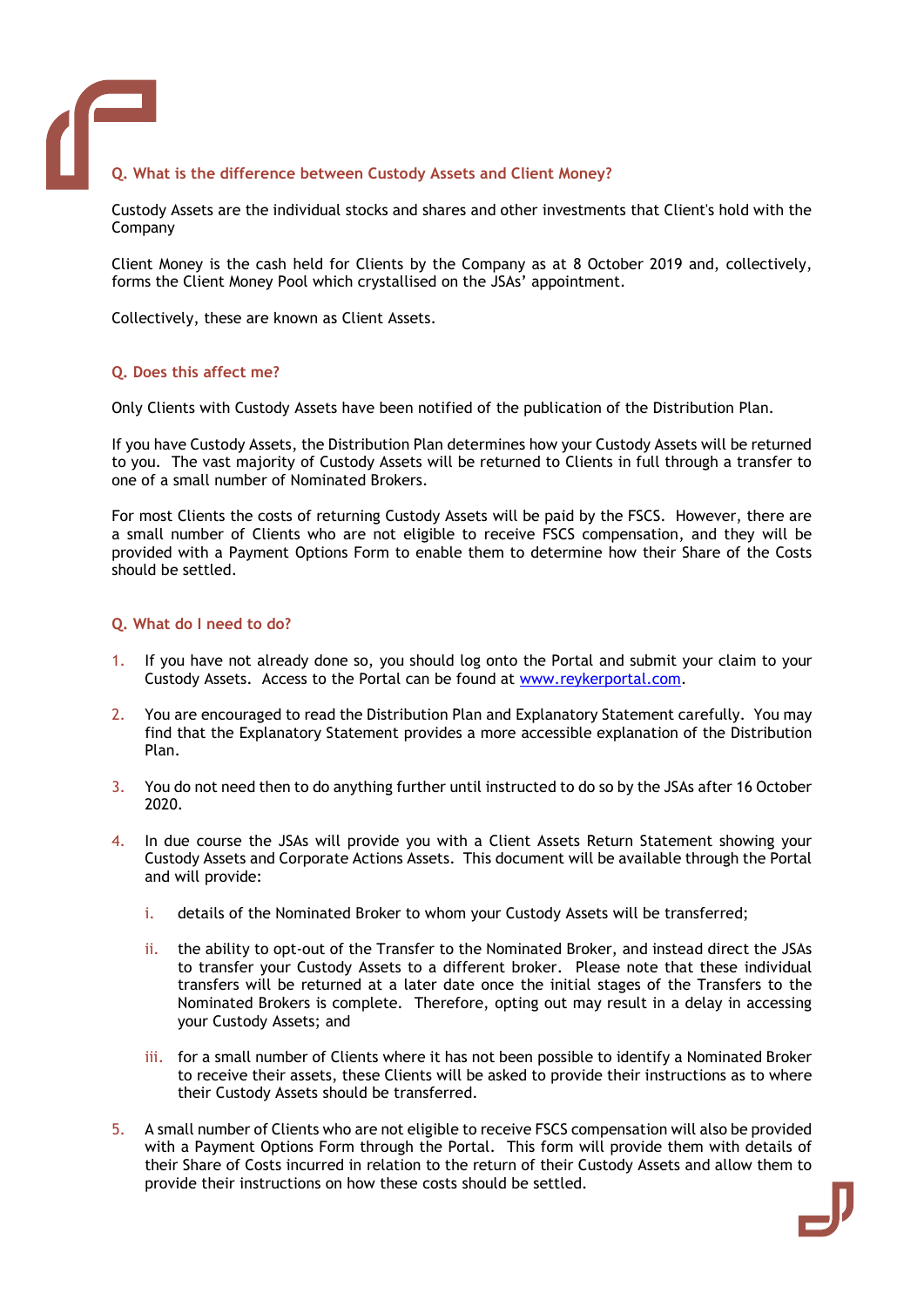

#### Q. How and when will my Custody Assets be returned?

The JSAs have concluded that the most appropriate and efficient strategy for the return of Custody Assets is an orderly transfer to a small number of Nominated Brokers. The JSAs have selected preferred brokers for the Transfers, whose identity and contact details will be notified to Clients in due course.

Transfers to the Nominated Brokers will cover the vast majority of Custody Assets, and the JSAs will transfer Custody Assets to the Nominated Brokers as quickly as possible once the Distribution Plan has been approved, with the aim of the Transfers starting in November 2020.

Custody Assets not transferring to one of the Nominated Brokers will be returned at a later date once the initial stages of the Transfers to the Nominated Brokers is complete. This includes transfers of Custody Assets where:

- a Client has opted for them to be sent to an alternative broker; and/or
- Clients not eligible to receive FSCS compensation who have not indicated how they will settle their Share of Costs incurred in relation to the return of their Custody Assets; and/or
- it has not been possible to identify a Nominated Broker to accept the transfer due to the nature of the asset (e.g. Child Trust Funds); and/or
- Clients owe a pre administration debt to the Company and this liability remains unsettled.

#### Q. What assets are being held for me?

On 6 March 2020 the JSAs wrote to Clients to tell them that a statement showing their Custody Assets holdings, and Client Money balance, was available to view on the Portal. Clients were asked to login to the Portal and submit their claim for the Custody Assets and Client Money balances shown. This statement showed your Custody Assets held, and Client Money balance, at the date of the special administration on 8 October 2019.

A Soft Bar Date of 7 April 2020 was provided, which is the date by which Clients were asked to agree their claim.

In due course the JSAs will provide you with a Client Assets Return Statement, via the Portal, which will show the current number of Custody Assets. In some instances, this number may differ from the position shown on 8 October 2019 due to corporate actions that have taken place in the intervening period.

If you have not yet reviewed and agreed your Custody Assets and Client Money claim, you should log onto the Portal and review your statement, prepared based on the Company's records, and submit your claim. Access to the Portal can be found at www.reykerportal.com.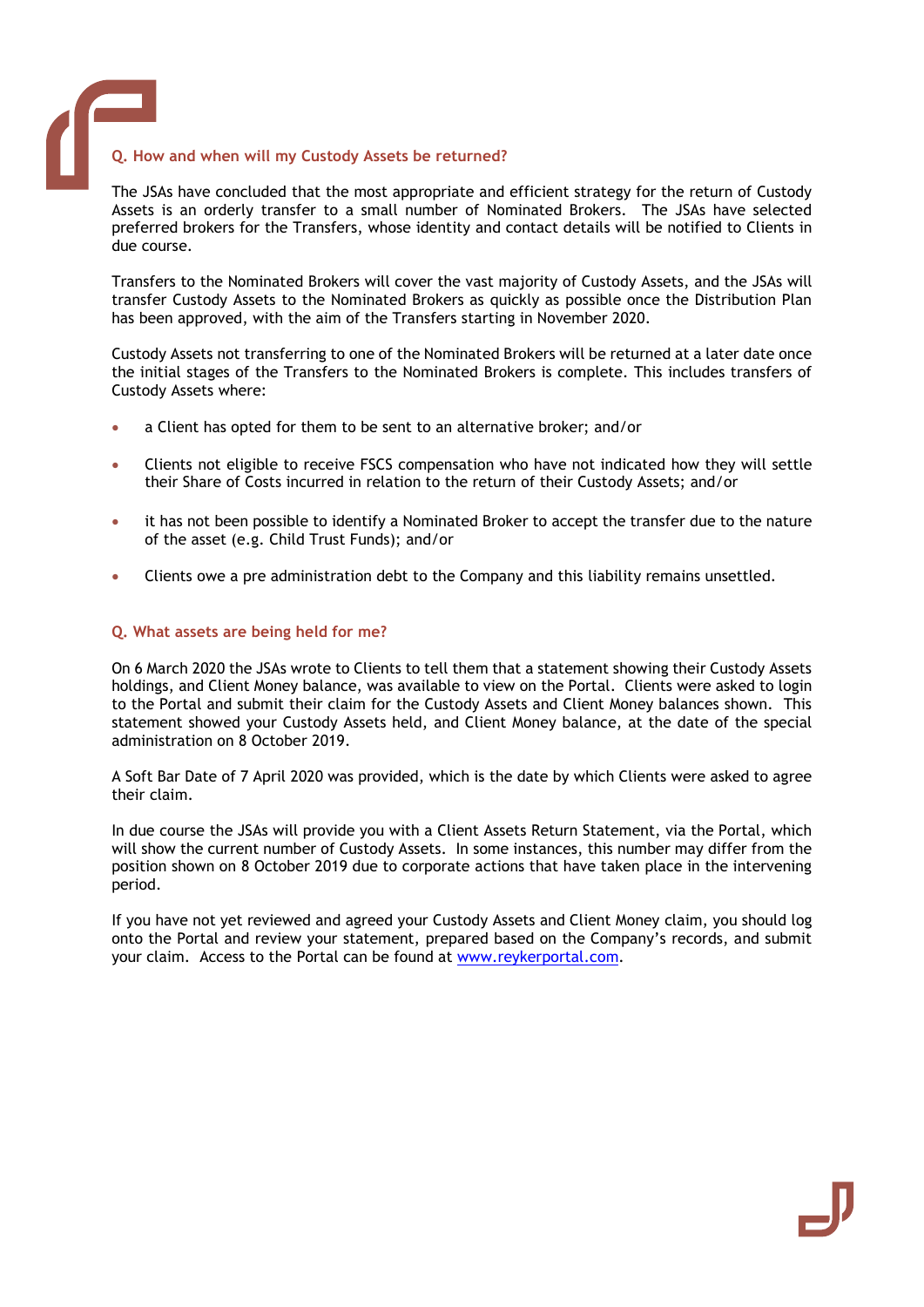#### Q. What are the costs of returning Custody Assets and who is paying them?

Legislation governing the special administration regime provides that the costs of returning Custody Assets are to be paid out of Custody Assets, i.e. by Clients.

The maximum amount of each Client's Share of Costs for the return of Custody Assets will be £2,500 (the costs for returning Client Money are calculated and recovered separately), and there are mechanisms in place to enable this maximum amount to be reduced if the actual costs are lower than the estimated costs. If your Custody Assets are valued at less than your Share of Costs, then your Share of Costs will be capped at the value of your Custody Assets.

For the vast majority of Clients, these costs will be settled by the FSCS and you will receive your Custody Assets back in full.

However, for a small number of Clients who:

- have a Custody Assets and Client Money claim with an aggregate value of more than £85,000 at the date of the special administration; and/or
- are not eligible to receive FSCS compensation

the FSCS will not automatically settle part or all of their Share of Costs. These Clients will be provided with a Payment Options Form to set out what quantum of costs they must pay and to enable Clients to indicate their preference for settling these costs.

#### Q. Am I an FSCS Protected Claimant?

An FSCS Protected Claimant is a Client eligible to receive FSCS compensation

It is anticipated that more than 98% of Reyker's Clients will be eligible for FSCS compensation and that all individual Clients (i.e. retail, not corporate) will receive 100% of their Custody Assets back in full.

Clients with Custody Assets and Client Money with a total value of less than £85,000 (as valued at 8 October 2019) are automatically treated by the FSCS as if they have submitted a claim for compensation to the FSCS on account of it exercising its power under COMP 3.2.1A of the FCA Handbook.

Clients with Custody Assets and Client Money with a total value of equal to or greater than £85,000 (as valued at 8 October 2019) will not be treated as having automatically claimed compensation from the FSCS. Such Clients are asked as part of the online claims process to confirm whether they wish to submit a claim for FSCS compensation or not (if not already done so).

The JSAs wrote to the Company's non-individual, corporate, Clients who may not be eligible for FSCS compensation in March 2020 requesting that they complete and return an eligibility assessment form in order that the FSCS can make a final determination in this regard. Clients that have been asked to complete the form and have not yet done so, should return it:

By email: reyker.securities@smithandwilliamson.com By post: Reyker Securities plc (in special administration), c/o Smith & Williamson, 25 Moorgate, London, EC2R 6AY

If you are subsequently determined to not be eligible for FSCS compensation, or a proportion of your Share of Costs will exceed the £85,000 compensation limit paid by the FSCS\*, the JSAs will provide you with a Payment Options Form.

\* If a Client has received compensation from the FSCS for their Client Money claim of £85,000 then they will not be eligible to receive FSCS compensation for their Share of Costs in relation to Custody Assets.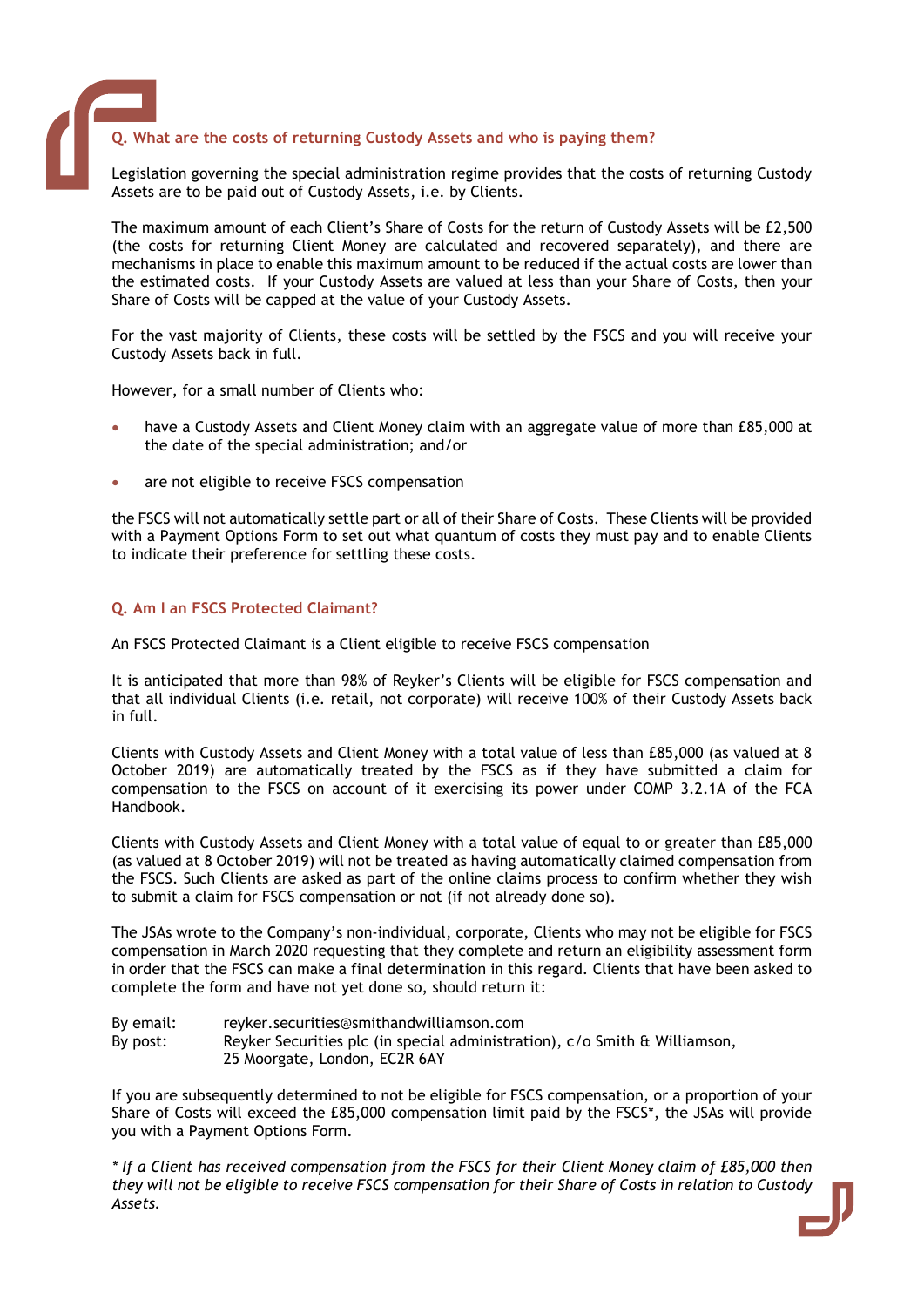

No. Your Custody Assets will be returned to one of the selected Nominated Brokers, whose details you will receive in due course.

You may choose to opt out of the Transfer to the Nominated Broker and your Custody Assets will be distributed at a later date.

We will contact you if it is not possible to Transfer your Custody Assets to one of the selected Nominated Brokers.

Q. I am not eligible for FSCS compensation for some or all of my Share of Costs; how do I pay them?

If you need to pay some, or all, of your Share of Costs a Payment Options Form will be made available to you on the Portal. The Distribution Plan allows you to pay your Share of Costs by selecting one of the following options:

- 1. the Cash Option, under which you can pay the JSAs the amount due in GBP Sterling by bank transfer or cheque; and/or
- 2. the Client Money Option, under which you can instruct the JSAs to use part of your Client Money Distribution Entitlement (if applicable) to cover your Share of Costs; and/or
- 3. the Liquidation Option, under which you can instruct the JSAs to sell enough of your Custody Assets to cover your Share of Costs. You will be able to select which Custody Assets are sold. If this option results in a cash surplus, that surplus will be returned to you. This option may cause a delay as the mechanics to liquidate Custody Assets are more complicated.

#### Q. What else does the Distribution Plan cover?

The Distribution Plan will allow the JSAs to transfer the vast majority of Clients' Custody Assets to the small number of Nominated Brokers.

However, this document also details a number of more complex situations which the JSAs anticipate will only apply to a small number of Clients. These include:

- how Custody Assets that cannot be transferred to one of the small number of Nominated Brokers will be distributed by other means, and the options available to Clients who hold these assets;
- how the Costs will be shared across Clients, and how cost rebates will be calculated;
- how contractual debts owed by Clients to the Company will be paid. This affects a small number of Clients who will need to settle the amount outstanding before their Custody Assets will be transferred;
- how the proceeds of corporate actions occurring post 8 October 2020 (e.g. interest and dividends) will be transferred or distributed alongside the underlying Custody Assets;
- how any reconciliation shortfalls will be borne by the relevant Client(s). To date, such shortfalls appear to be limited; and
- how disputed claims will be resolved, the treatment of Custody Assets that may be tainted by criminal allegations and the treatment of Custody Assets that cannot be returned for any other reason.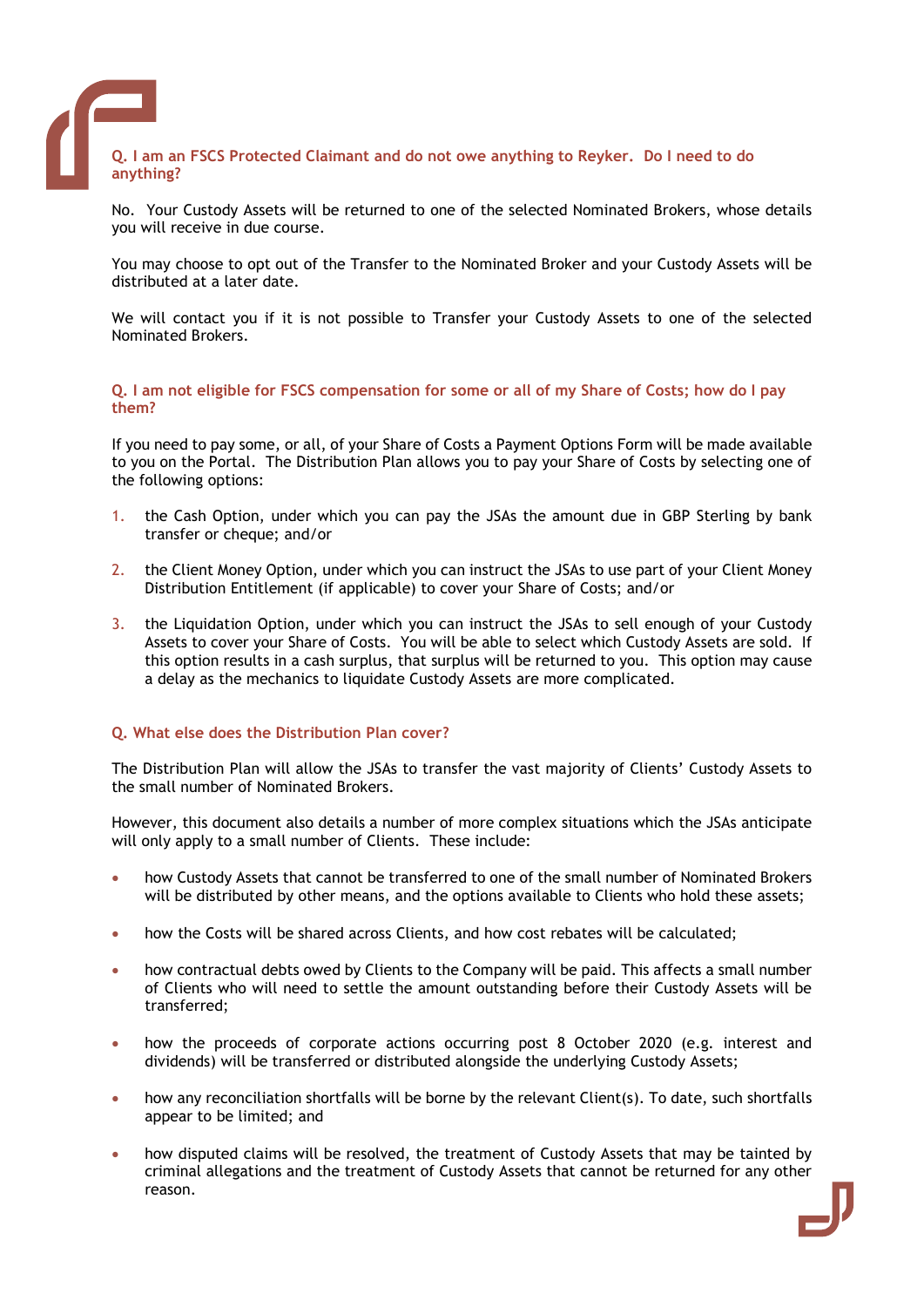## Q. What if I disagree with any part of the Distribution Plan?

#### If you disagree with the statement of your Custody Assets and Client Money, or any amounts owed prior to the special administration

If you disagreed with the statement prepared for you on the Portal, you were asked to provide the reasons for disputing your claim, including any relevant supporting documentation.

Similarly, Clients who disputed the balance of any pre-administration amounts owed to the Company were asked to do the same.

Where the JSAs have been unable to agree any part of your claim to Custody Assets or your preadministration amount owed (if any), we will provide you with a Reasons Statement explaining why, as soon as reasonably practicable.

You will then have 21 days from the date on which the Reasons Statement has been made available to you on the Portal to apply to the Court for the decision to be reversed or varied. If<br>vou make such an applications you are asked to notify the JSAs at you make such an applications you are asked to notify the JSAs at reyker.securities@smithandwilliamson.com as soon as possible, and in any event within 48 hours of making the application.

The 21 day period may be extended with the consent of the JSAs or by order of the Court.

You should note that the costs of making any such application will be paid by you and cannot be setoff against any pre-administration outstanding amount. Any costs incurred by the JSAs in relation to such an application will constitute part of the costs incurred in connection with the return of Custody Assets.

#### 2. If you don't want your Custody Assets Transferred to the Nominated Broker shown, in due course, on your Client Assets Return Statement

The Client Assets Return Statement, which will be made available to you on the Portal in due course, will set out details of the Nominated Broker to whom your Custody Assets will be transferred.

You will be able to opt-out of the Transfer to the Nominated Broker and instead direct the JSAs to transfer your Custody Assets to a different broker.

However, you should note that if you opt-out of the Transfer to the Nominated Broker your Custody Assets will be returned at a later date, once the initial stages of the Transfers to the Nominated Brokers is complete.

### 3. If you disagree with the Distribution Plan

Clients are entitled to attend the Court hearing on approval of the Distribution Plan. The Court hearing has been listed for 16 October 2020. We will update the website with details of how you may attend Court once they are available from the Court on 15 October 2020.

In the first instance it would be helpful if you would discuss any issues you have with the Distribution Plan with the JSAs. Please email reyker.securities@smithandwilliamson.com to enable the JSAs to consider the concerns you have.